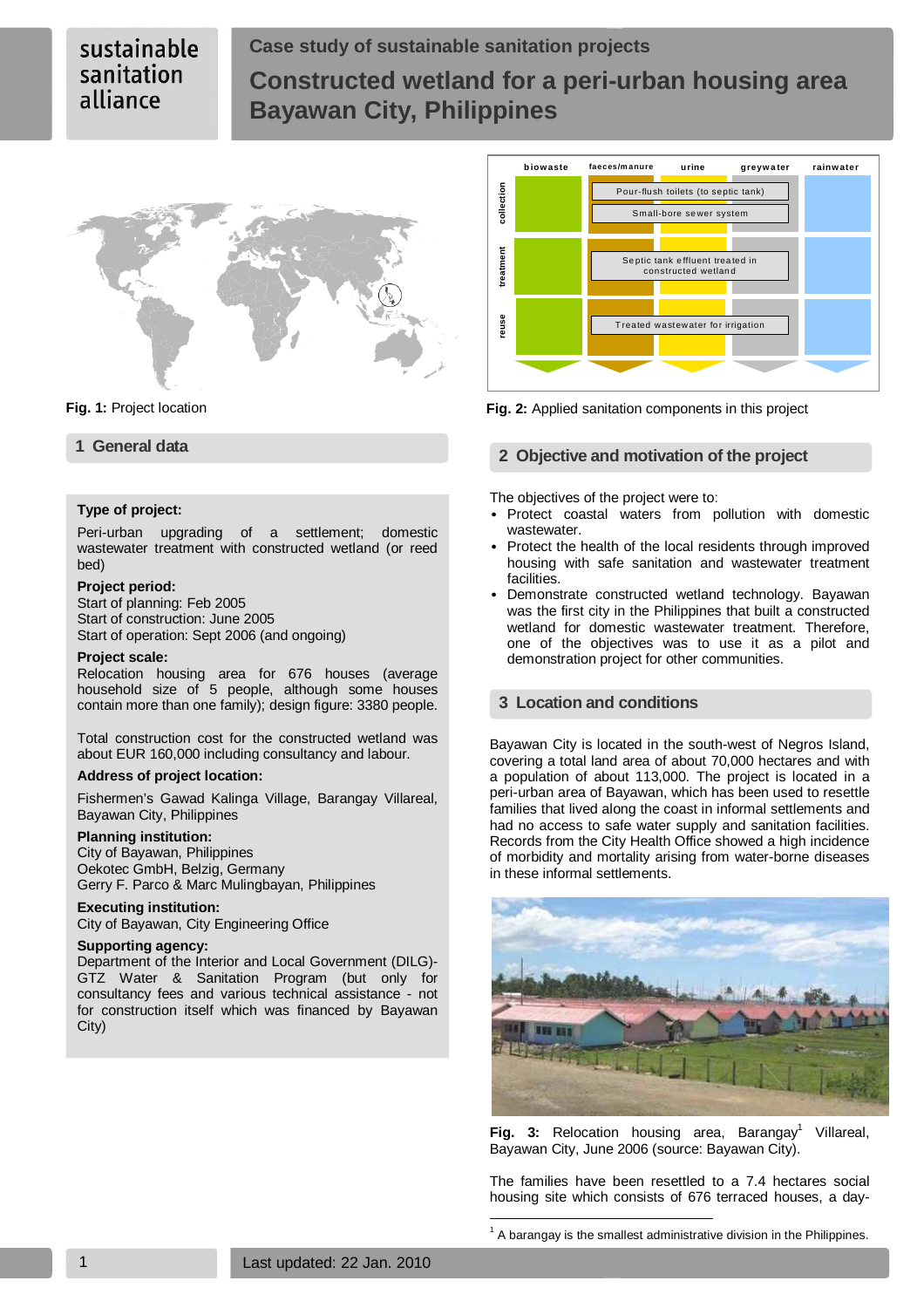#### sustainable **Case study of sustainable sanitation projects**  sanitation **Constructed wetland for a peri-urban housing area**  alliance **Bayawan City, Philippines**

care centre, a health centre, a multi-purpose hall and a community centre. By December 2008, 555 of the houses were occupied (and by September 2009, all 676 houses were occupied). The majority of the households that moved into the relocation area make their living from fishing. The average household size is 5 people, but it has to be mentioned that some of the houses contain more than one family.

One of the projects recently introduced in the Fishermen's Gawad Kalinga Village to diversify their livelihoods, is vegetable and cut flower production using organic farming methods.

The under-five child mortality rate<sup>2</sup> in the Philippines is currently approx. 28 children per 1000 which is relatively low for a developing country

(http://www.childinfo.org/mortality.html).

# **4 Project history**

The concept of ecological sanitation was first introduced to the Visayas and Mindanao Regions of the Philippines during the "1st International Symposium on Low Cost Technology Options for Water Supply and Sanitation" in September 2004 in Bohol (speakers and guests came from Philippines, Indonesia and Germany). The conference was organised by the DILG<sup>3</sup>-GTZ Water & Sanitation Program and the WSP (Water & Sanitation Program) of the World Bank.

Representatives from the City of Bayawan attended the symposium and a group of German and Filipino experts subsequently visited Bayawan City to conduct a rapid assessment of the sanitary situation in specific areas. Two wastewater management and sanitation options were identified: a constructed wetland for domestic wastewater of a peri-urban resettlement area (described in this case study) and a dry sanitation concept (urine diversion dehydration toilets) for the sparsely populated rural areas (as described in a separate SuSanA case study).

The first visit of the German and Filipino consultants was in March 2005. The experts assessed the location and design parameters and discussed different technical options with the engineers and officials of the local government of Bayawan City. The detailed design was prepared by Filipino consultants and the construction process was carried out by the City Engineers Office of Bayawan. The Filipino consultants were also responsible for construction supervision.

In April 2005, the partnership between the City Government of Bayawan and the GTZ was formally sealed with a Memorandum of Agreement providing technical assistance in the construction of the constructed wetland treatment facility.

The users were not consulted in the design of the system, only the city government with its various offices, i.e. health, engineering and environment. But the users were involved in

A German consultant (Dr. Joachim Niklas, Oekotec GmbH) visited Bayawan twice during the construction phase, in November 2005 and June 2006. The first visit included the selection of a filter material for the soil filters. A manual for operation and maintenance was developed together with local consultants and the City Engineering Office. The second visit took place when the distribution pipe system was installed in the vertical soil filter.

The construction was carried out by the City Engineering office from May 2005 to August 2006. The constructed wetland was inaugurated in September 2006 and has been in operation ever since. The GTZ sanitation program in the Philippines came to an end in March 2009, and the constructed wetland now continues to be operated by Bayawan City Council.

The implementation phase included social preparation activities for the future inhabitants of the relocation area. As part of the relocation project the City of Bayawan set up a village association to organise the affairs of the relocation area.

The planning process was a joint undertaking of one German and two Filipino Consultants, supporting knowledge exchange and the introduction of a technology which was relatively unknown in the Philippines: the constructed wetland (also called: vegetated vertical soil filter or reed bed).

# **5 Technologies applied**

 $\overline{a}$ 

The houses in the resettled fishermen's village have pourflush toilets. The wastewater from the toilets, bathrooms and kitchen sinks is partially treated in septic tanks where solids are settled and the organic load is reduced $4$ . There are a total of 67 septic tanks, each receiving the wastewater from 6 to 10 houses. The liquid portion of the wastewater (overflow from septic tanks) is transported through a small-bore sewer system with a 250 mm diameter pipe sloped at 0.2% towards the main sump for storage and additional solids removal.

From the main sump, the wastewater (septic tank effluent) is pumped into four header tanks and then flows by gravity into the first cell of the constructed wetland, which is a vertical soil filter. From here, the wastewater flows by gravity into the second cell. This cell is a horizontal soil filter. The effluent from the second cell is collected in the effluent sump.

The faecal sludge from the septic tanks will be treated in drying beds that are located at the sanitary landfill. Emptying of the septic tanks has not yet been necessary, but is expected to be carried out in 2009. The drying beds will be ready for operation soon after Sept. 2009<sup>5</sup>.

The under-five mortality rate is the probability (expressed as a rate<br>The under-five mortality rate is the probability (expressed as a rate per 1,000 live births) of a child born in a specified year dying before reaching the age of five if subject to current age-specific mortality rates.

<sup>&</sup>lt;sup>3</sup> DILG is Department of the Interior and Local Government.

<sup>4</sup> Bayawan City had started with the construction of the septic tanks before the idea of the wetland was conceived. They are designed as 3-chamber tanks.

<sup>5</sup> Jouke Boorsma on 2 Sept. 2009: "The septic treatment system is almost operational. As of now, we are waiting for the waterproofing to be applied in the storage tanks. At one of the beds we applied concrete tiles. If it will give us a positive result, we will apply it on the other beds as well." For photos see link in Section 13.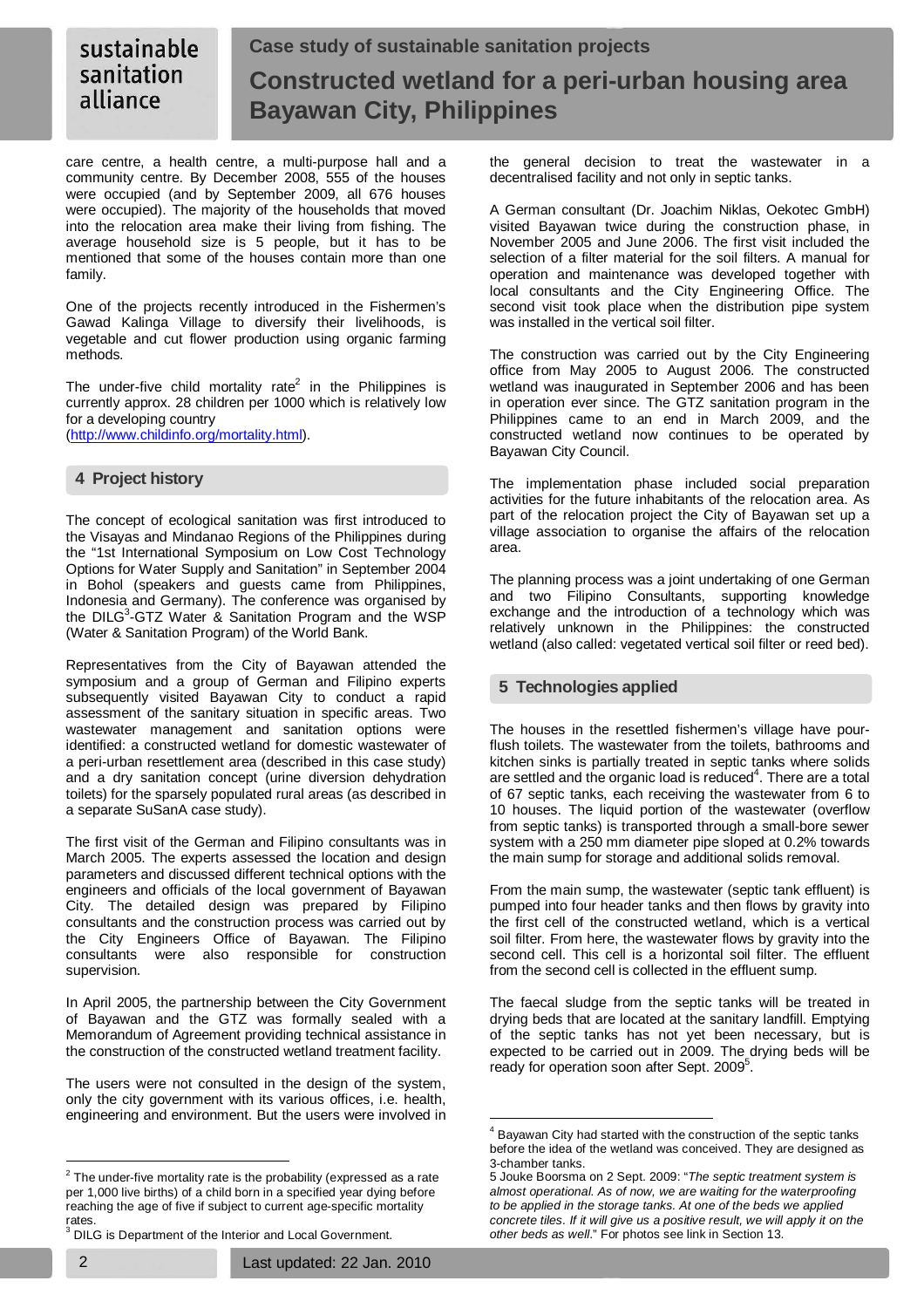#### **Case study of sustainable sanitation projects**  sustainable sanitation **Constructed wetland for a peri-urban housing area**  alliance **Bayawan City, Philippines**

The treated wastewater is pumped from the effluent sump into an elevated storage tank and is used for irrigation mainly in the cut flower and vegetable farming project of the GK Fishermen's Village.

The combination of septic tanks, small-bore sewers and constructed wetland was built because the construction of the houses in the relocation area was already in progress when the City of Bayawan decided to upgrade the treatment process. The city looked for an affordable and reliable treatment technology that could easily be implemented, operated and maintained. Also the treated wastewater should be clean enough for different reuse options, for example as water for construction or irrigation.

A combination of a vertical and a horizontal vegetated soil filter was recommended to ensure suitable treatment efficiency, and taking into account the available space.



**Fig. 4:** Flow chart of the treatment system (source: City Engineering Office, Bayawan City).



**Fig. 5:** Preparation of drainage system of cell 1 of the constructed wetland (vertical flow), January 2006 (source: DILG-GTZ Program).

# **6 Design information**

The constructed wetland was designed for a flowrate of 50 litres per person per day for a total population of 3,000

people (600 one-family houses<sup>6</sup> with on average 5 people per household) and a BOD concentration of 300 mg/l. At the last count, 555 houses were occupied (December 2008)<sup>7</sup>. This would result in a wastewater flowrate of 140  $m^3/d$  and BOD load of 42 kg/d. To this date, the actual flowrate has not been measured.

The actual BOD concentration in the influent was determined to be 138 mg/L in a study in Oct. 2009 by Jonah Butler, a PhD student in 2009 and Fulbright scholar (jonahsbutler@gmail.com).

Based on these design parameters the calculated required area for a design flowrate of 150  $\text{m}^3$  per day (600 families or 3,000 people) are: 1800  $m^2$  for the vertical soil filter (cell 1) and  $880 \text{ m}^2$  for the horizontal soil filter (cell 2). The dimensions of cell 1 are 48 m x 36 m and for cell 2 they are 33 m x 27 m.

The total surface area is 2680  $m^2$  and the wetland has a specific surface area of 0.9  $m^2$  per person (a relatively low design figure and hence "optimistic" design – made possible by the low per capita flowrate, the sewage pre-settling in the septic tanks and the tropical temperatures).

The total depth of the filter basins is 2 m (for module 1) and 1.2 m (for module 2) from the concrete bottom to the top of the wall (including the drainage systems and about 0.60 m of free board). The filter layer itself is 0.6 m in both cases. The water flows by gravity through the distribution system and a constant head assures an even distribution of the wastewater over the whole area of the cell.

Both the village and the constructed wetland are close to the sea shore and during the rainy season groundwater rises to ground level. Both cells of the wetland were therefore built of concrete and concrete blocks. A drainage system has been positioned at the bottom of each cell which is covered by a separation layer and then the filter layer.

The plants used in the filter are locally available reed called 'tambok' (Phragmites karka). It was grown during the construction phase in a nursery at the relocation site. The tambok was cut for the first time in 2008 and it was decided that it should henceforth be cut annually. The reeds also act as an odour barrier during the filling process of cell 1.

The wastewater distribution system is composed of 4 concrete header tanks and a system of perforated HDPE pipes. The system is operated manually, i.e. switching on and off of the pump and emptying the header tanks into the distribution system. The header tanks are filled 2 to 3 times a day.

Since coming into operation, the system has been continuously improved. The header tanks were covered to minimise odour during the filling process and the collection sumps between the two wetland cells and after the second cell were covered to reduce algae growth. Additionally, a large storage tank for the treated wastewater was built.

The local water service provider regularly analyses the influent and effluent of the constructed wetland. This analysis includes TDS, pH, BOD, ammonia, nitrate and phosphate as

<sup>&</sup>lt;sub>6</sub><br><sup>6</sup> In fact, 676 houses were built.

 $^{7}$  By Sept. 2009, all 676 houses were occupied.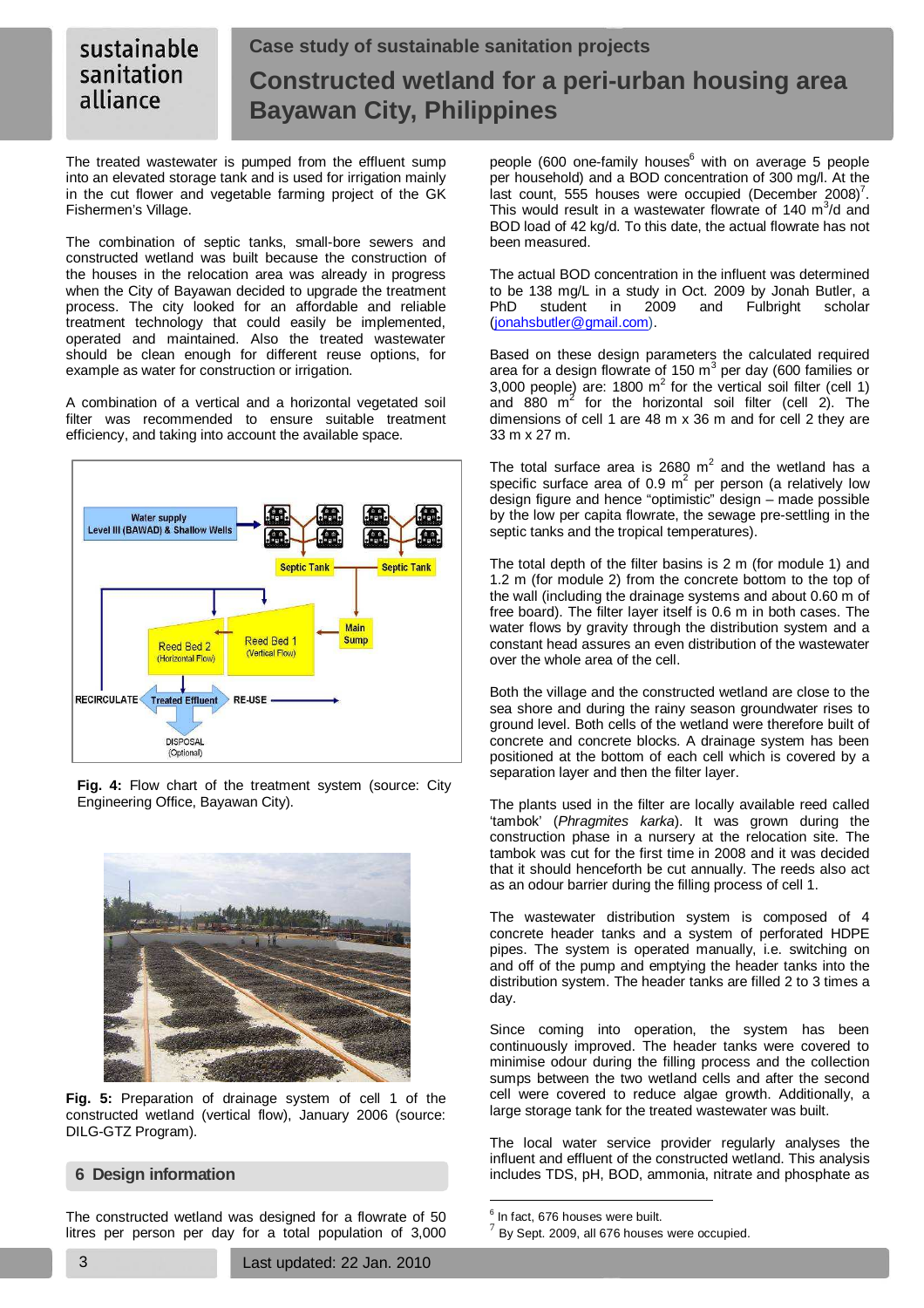#### sustainable **Case study of sustainable sanitation projects**  sanitation **Constructed wetland for a peri-urban housing area**  alliance **Bayawan City, Philippines**

well as the microbiological parameters E. coli (effluent quality data is shown in a recent paper by Sullivan University, see Section 13).

The analysis of the treated wastewater showed very good pollutant removal efficiency (97% removal of BOD). The analysis is usually carried out on a monthly basis, but sometimes the lab runs out of reagents for some of the tests. For information on pathogen concentrations in the treated wastewater, see Section 7 below.



**Fig. 6:** Flow directions of cells 1 and 2 of the constructed wetland (source: City Engineering Office, Bayawan City).



**Fig. 7:** Diagrammatic components of the engineered wetlands and its effluent flow (source: CENRO, Bayawan City).



**Fig. 8:** Constructed wetland when construction was just completed in September 2006 (source: GEOPLAN Cebu). On the left side, the header tanks are visible.

# **7 Type and level of reuse**

The treated wastewater was initially used in construction, i.e. for concrete production, and this reduced construction costs. It is also used for the organic cut flower and vegetable farming project of the GK Fishermen's village.

Only a basic microbiological analysis on the effluent from the constructed wetlands was conducted. However since November 2008 a more frequent and exact monitoring has been conducted to analyse for faecal coliforms. The effluent has almost ideal concentrations of nitrate and phosphate to be used for "fertigation" (fertiliser plus irrigation) for the vegetable and cut flower project.

The more advanced analysis of total coliform however showed that the pathogen concentrations remain too high for unrestricted irrigation (but the total coliforms concentration in the treated effluent is still lower than in virtually all the rivers of Negros Oriental (10,000 - < 100,000 CFU/100ml in rivers)).

The farmers were informed of the findings and asked to apply certain safety measures as recommended by the WHO guidelines of 2006 for the safe use of wastewater and excreta $^8$ , i.e. wearing gloves, watering the soil and not the leaves, to stop irrigating with treated wastewater four weeks before harvest etc.

The addition of a tertiary treatment step has also been discussed with the Bayawan City Administration to eliminate the high pathogen concentrations.

 $\overline{a}$ 

<sup>&</sup>lt;sup>8</sup> Available:

http://www.who.int/water\_sanitation\_health/wastewater/gsuww/en/in dex.html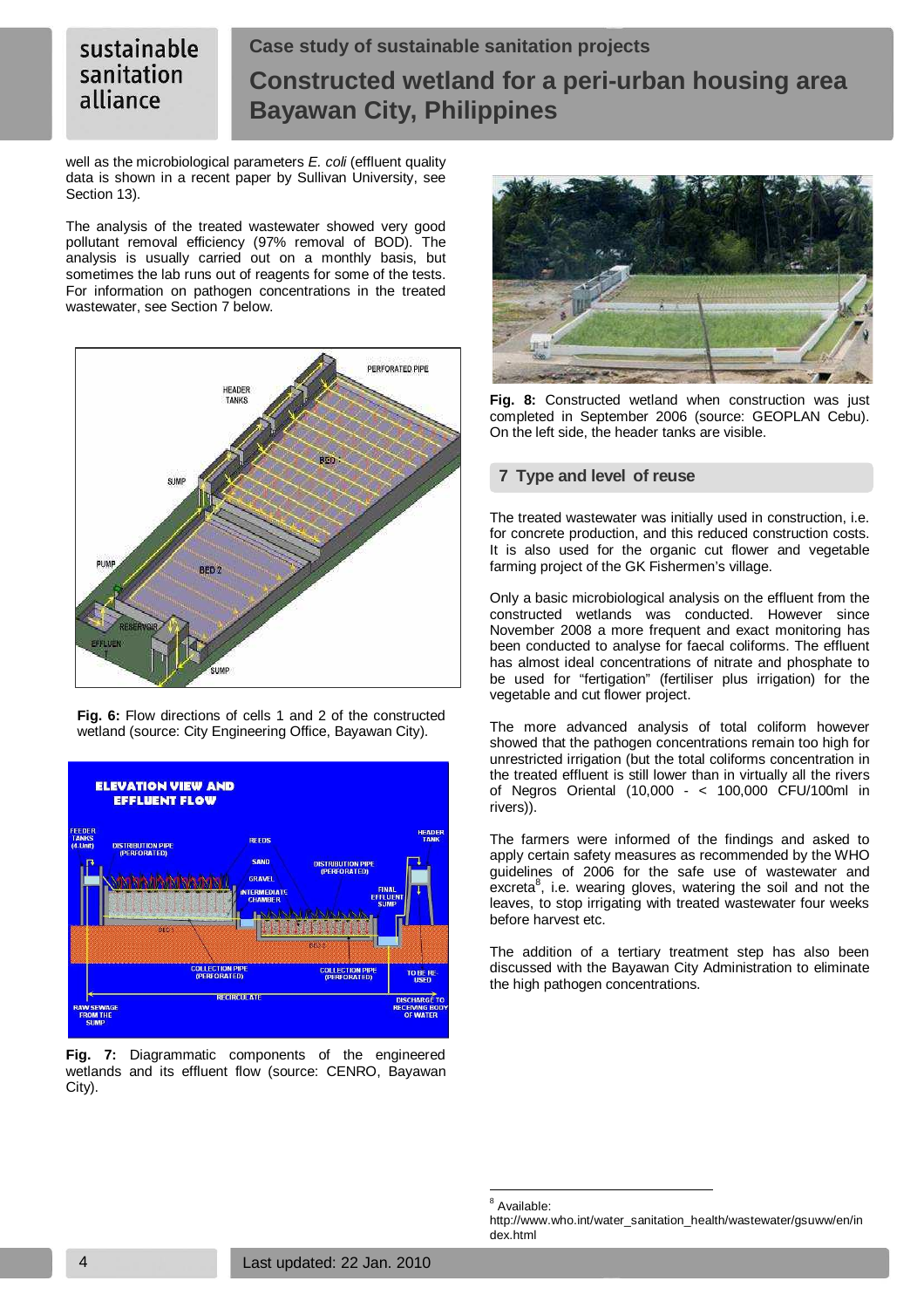# sustainable sanitation alliance

# **Case study of sustainable sanitation projects Constructed wetland for a peri-urban housing area Bayawan City, Philippines**



**Fig. 9:** Reuse of treated wastewater for irrigation in the GK Fishermen's Village in March 2008. Note: it would be preferable if the resident was wearing gloves (source: DILG-GTZ Program).

Through information campaigns during the implementation phase of the wetland project as well as during the training sessions of the organic farming project, residents have learned of the potential benefits of using treated wastewater. Its use for irrigating the vegetable fields was easily accepted. In 2008 a pipe system with tap stands was installed for the vegetable fields. The wastewater is pumped from the effluent sump into an elevated tank which supplies the irrigation system.

This elevated tank is also used by the fire brigade and as a water source for construction purposes (since the tank is elevated, vehicles can be filled by gravity).

The use of the treated wastewater for this triple purpose substitutes the use of water from public supplies and thus results in an overall saving of money. In the irrigation system the treated wastewater is piped to the garden and distributed via a system of standpipes, thus facilitating work which otherwise would have involved collecting water from a single hand-pump. The nutrients in the treated wastewater also result in a saving on fertiliser.

# **8 Further project components**

Treatment and reuse options for the faecal sludge from the septic tanks are part of the solid waste management program of Bayawan and are still in the planning stage (the new landfill is expected to be operational beginning of 2010).

The constructed wetland project complements other programs being implemented and developed by Bayawan City such as the Healthy City, Food Security, Integrated Solid Waste Management, the 'Character First' and the Organic Farming programs.

# **9 Costs and economics**

The total construction cost for the constructed wetland was about EUR 160,000 including consultancy and labour. Bayawan City financed the bulk of this construction cost with the help of a loan from Worldbank. The DILG-GTZ Water and Sanitation program covered the costs for the international consultant, for workshops, community participation and social preparation sessions – i.e. provided technical assistance and the "soft" component of this project. An exact break-down of the construction cost is not available.

The operation and maintenance costs are estimated at EUR 3,500 per year, including EUR 200 for electricity and EUR 3,300 for labour. This is paid for by the city administration.

The households of the relocation area pay for their private water and electricity consumption but not for the operation of the wastewater treatment facility. Also the gardeners do not have to pay for using the treated wastewater for irrigation. So far the service of providing wastewater treatment is paid out of the city's budget.

# **10 Operation and maintenance**

The staff of City Engineering as well as members of the village association attended training sessions in the operation and maintenance of the wastewater treatment plant. Operation and maintenance are carried out by different teams that are employed by the City and include:

### Field Operations

- Pumping and distribution; wastewater feeding schedule; recirculation (the filling and emptying of the header tanks is done manually).
- Management of treated effluent (manual operation of pumps, monitoring of effluent).
- Management of plants / vegetation (cutting of reeds once a year).
- Site security and record keeping of daily activities.

Engineering and Maintenance

- Inspection and repair of electrical lines, pumps, and other equipment.
- Regular inspection and clearing of piping system (monthly, but no cleaning was necessary to date).
- Regular inspection and cleaning of wastewater pretreatment collection system (monthly, but no cleaning was necessary to date).
- Emergency engineering work: Cleaning of soil filter in case of clogging. In June 2008 the walls of cell 1 were reinforced because of fissures between walls and the base. This was caused by hydraulic overload and the cell was at risk of breaking.

Water Quality Monitoring

- Effluent sampling and analysis (see Section 6 for details).
- Keeping a database on water quality analyses and submission of findings and recommendations to the pollution control officer of Bayawan for appropriate action.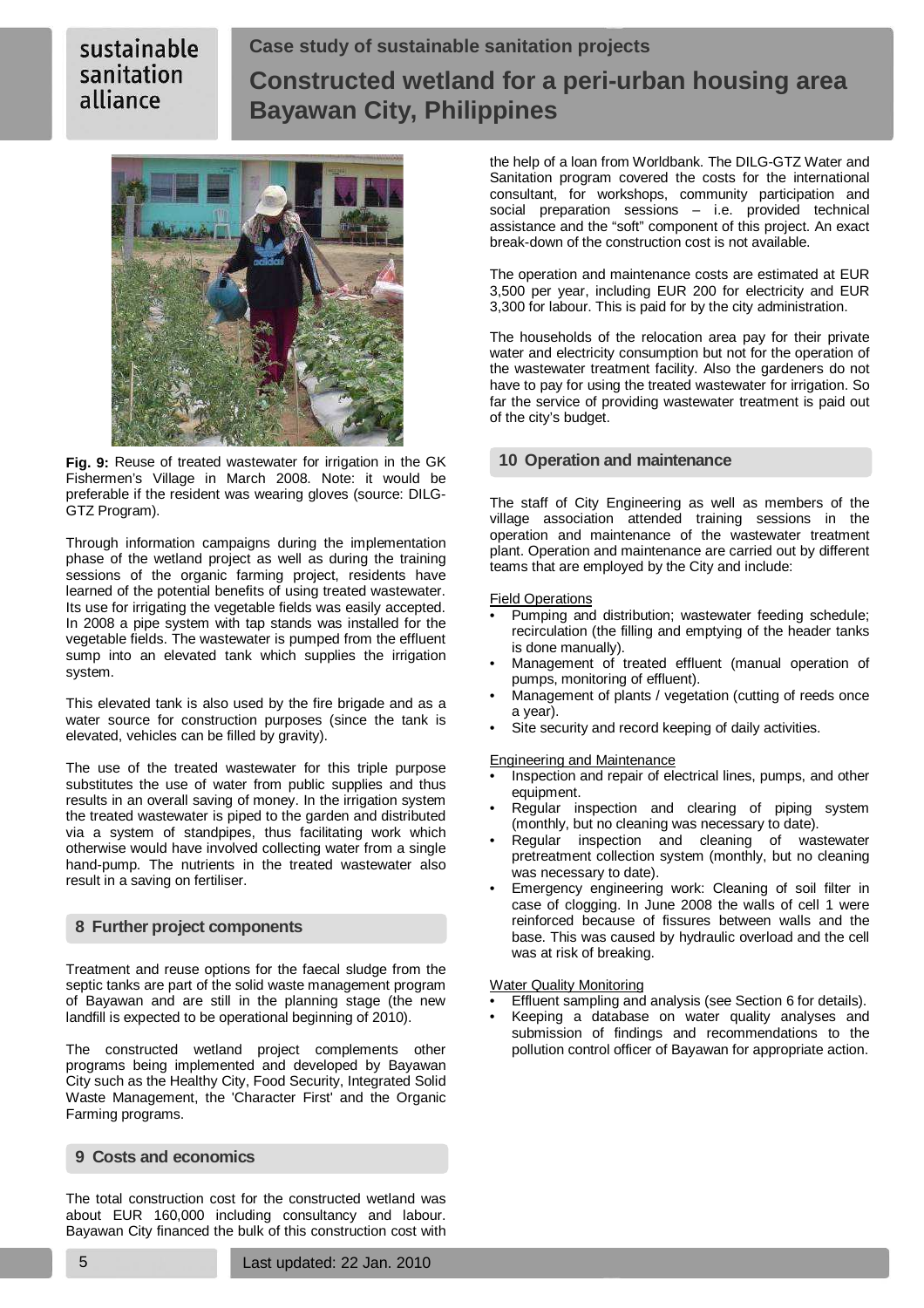# sustainable sanitation alliance

# **Case study of sustainable sanitation projects Constructed wetland for a peri-urban housing area Bayawan City, Philippines**



**Fig. 10**: Constructed wetland in Bayawan city. The space is between the vertical and the horizontal flow subsurface flow bed (source: J. Boorsma, 2009).



**Fig. 11**: Constructed wetland and (elevated) effluent tank. The effluent is pumped up into the large storage tank and is used for fire fighting, construction works and irrigation (source: J. Boorsma, Nov 2009).

# **11 Practical experience and lessons learnt**

The constructed wetland is a quite easily built and maintained technical option for wastewater treatment. The vertical soil filter in combination with the horizontal soil filter achieves very good treatment results regarding BOD elimination and nitrification. Regular monitoring of raw and treated wastewater showed that the constructed wetland performs as expected.

Labour is comparably cheap in Bayawan. That made it possible to opt for a manually controlled filling of the distribution system. This option saved construction costs for a larger pump and reduces the operating costs for electricity.

The combination of an international and a local consultant team facilitated an intensive knowledge exchange (mainly between the consultants and the engineers of Bayawan City) and helped to introduce the vegetated vertical soil filter as a new technology option in the Philippines.

The inventiveness of City Engineering staff and the responsiveness of the consultants made it possible to continuously adjust the design to the local conditions (see also last paragraph of Section 6).

Bayawan City plans to build additional constructed wetlands in strategic areas of the city, starting with a wastewater treatment facility for the District Hospital. In Sept. 2009 this wastewater system of the hospital was almost finished (it is an anaerobic baffled reactor and a wetland).

# **12 Sustainability assessment and long-term impacts**

A basic assessment (Table 1) was carried out to indicate in which of the five sustainability criteria for sanitation (according to the SuSanA Vision Document 1) this project has its strengths and which aspects were not emphasised (weaknesses).

**Table 1:** Qualitative indication of sustainability of system. A cross in the respective column shows assessment of the relative sustainability of project (+ means: strong point of project; o means: average strength for this aspect and – means: no emphasis on this aspect for this project).

|                                        | collection<br>and<br>transport |   |  | treatment |   |  | transport<br>and<br>reuse |   |  |
|----------------------------------------|--------------------------------|---|--|-----------|---|--|---------------------------|---|--|
| Sustainability criteria:               | ٠                              | о |  | ٠         | O |  | +                         | o |  |
| • health and<br>hygiene                | x                              |   |  | Χ         |   |  |                           | x |  |
| environmental and<br>natural resources |                                | Χ |  | X         |   |  | X                         |   |  |
| • technology and<br>operation          | x                              |   |  | X         |   |  | X                         |   |  |
| finance and<br>economics               |                                | Χ |  |           | X |  |                           | x |  |
| • socio-cultural and<br>institutional  |                                |   |  | X         |   |  |                           |   |  |

#### **Sustainability criteria for sanitation:**

**Health and hygiene** include the risk of exposure to pathogens and hazardous substances and improvement of livelihood achieved by the application of a certain sanitation system.

**Environment and natural resources** involve the resources needed in the project as well as the degree of recycling and reuse practiced and the effects of these.

**Technology and operation** relate to the functionality and ease of constructing, operating and monitoring the entire system as well as its robustness and adaptability to existing systems.

**Financial and economic issues** include the capacity of households and communities to cover the costs for sanitation as well as the benefit, e.g. from fertilizer and the external impact on the economy.

**Socio-cultural and institutional aspects** refer to the sociocultural acceptance and appropriateness of the system, perceptions, gender issues and compliance with legal and institutional frameworks.

For details on these criteria, please see the SuSanA Vision document "Towards more sustainable solutions" (www.susana.org).